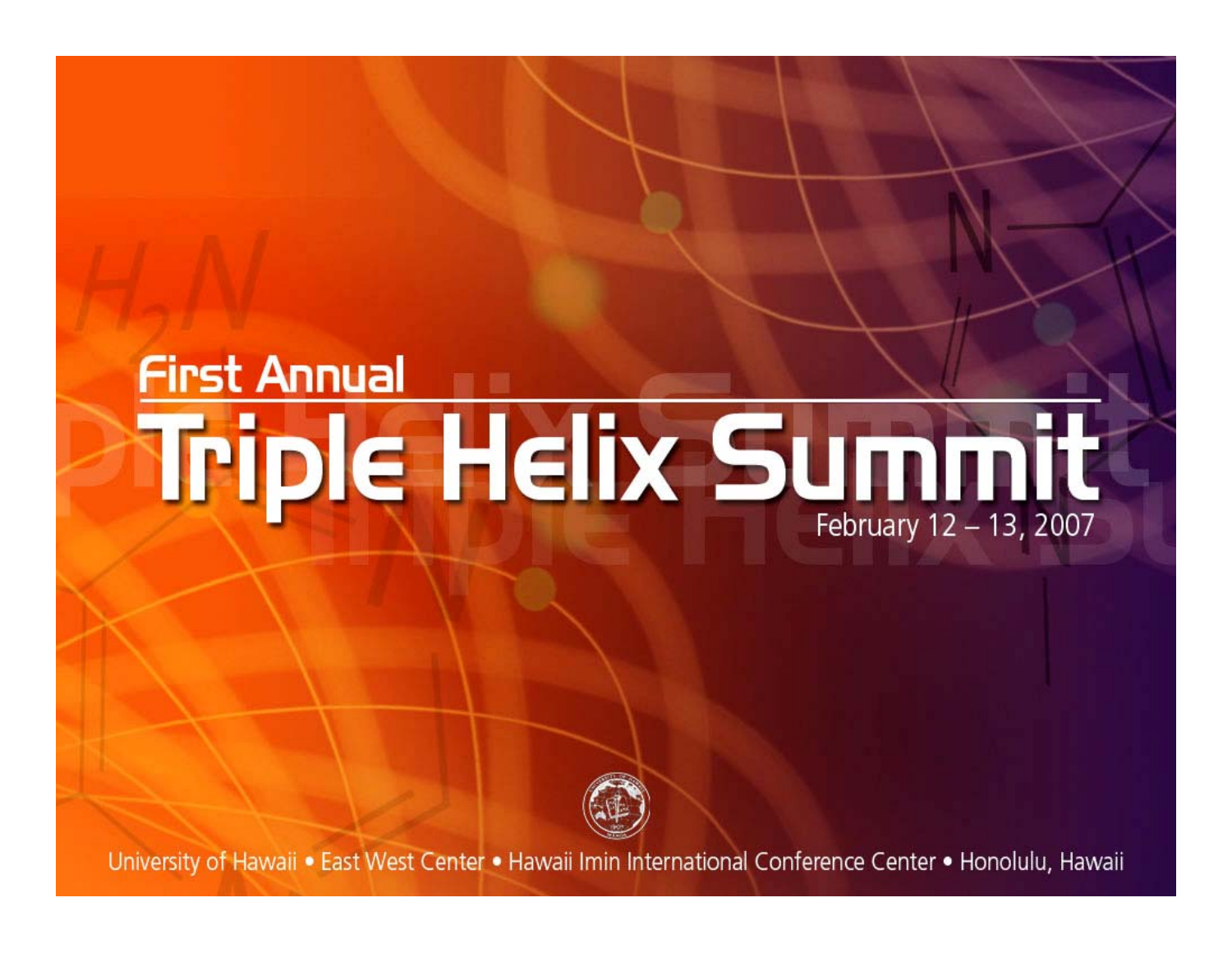

### **Making Hospital Filmless- MDIS A case study of Triple Helix**



Seong K. Mun, PhD Professor of Radiology Director of ISIS Center Associate VP for Special Programs Georgetown University Medical Center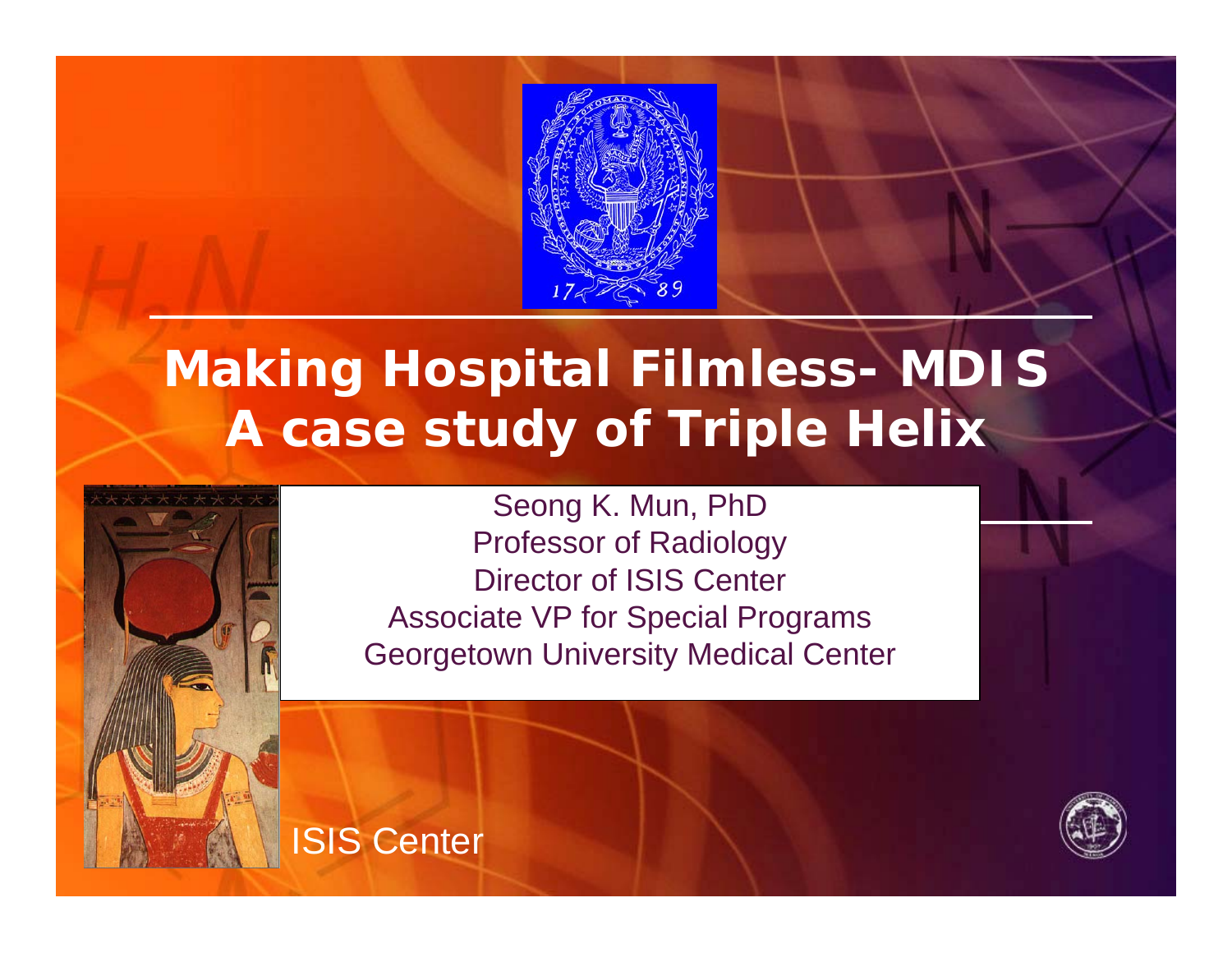

**Col. Fred Goeringer (Ret.) - GOV TIA Group**

> **Fred Prior, PhD - IND Washington University**

**Yongmin Kim, PhD - ACAD University of Washington**





**MIR** Mallinckrodt Institute



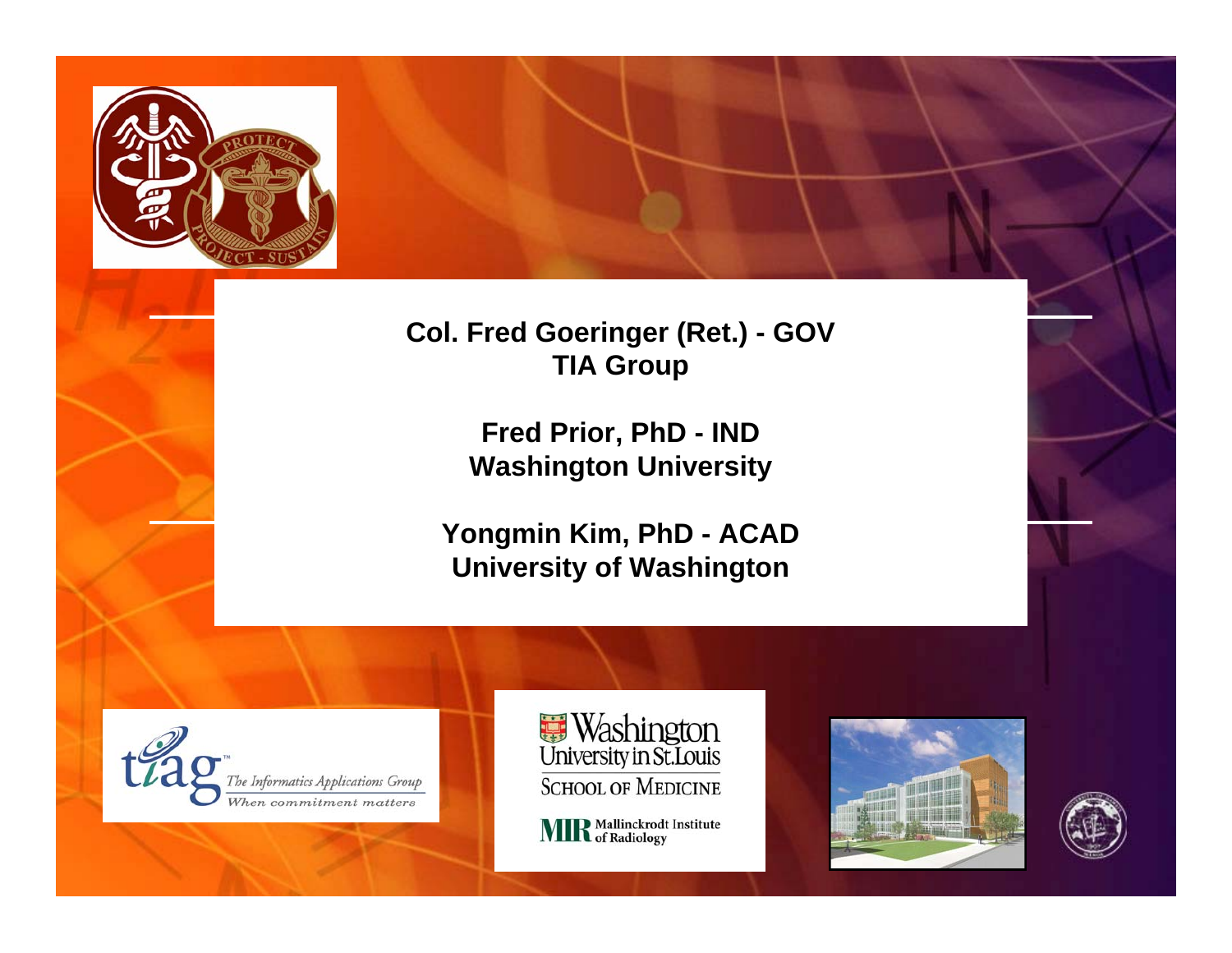## **Triple Helix**

**Collaboration** Government, Industry and Academia To Achieve Common Goods and Societal Benefits through Commercialization of Innovation

Digital Imaging Network (DIN) Medical Diagnostic Imaging Support (MDIS) Picture Archiving and Communication System (PACS) Image Management and Communication System (IMACS)

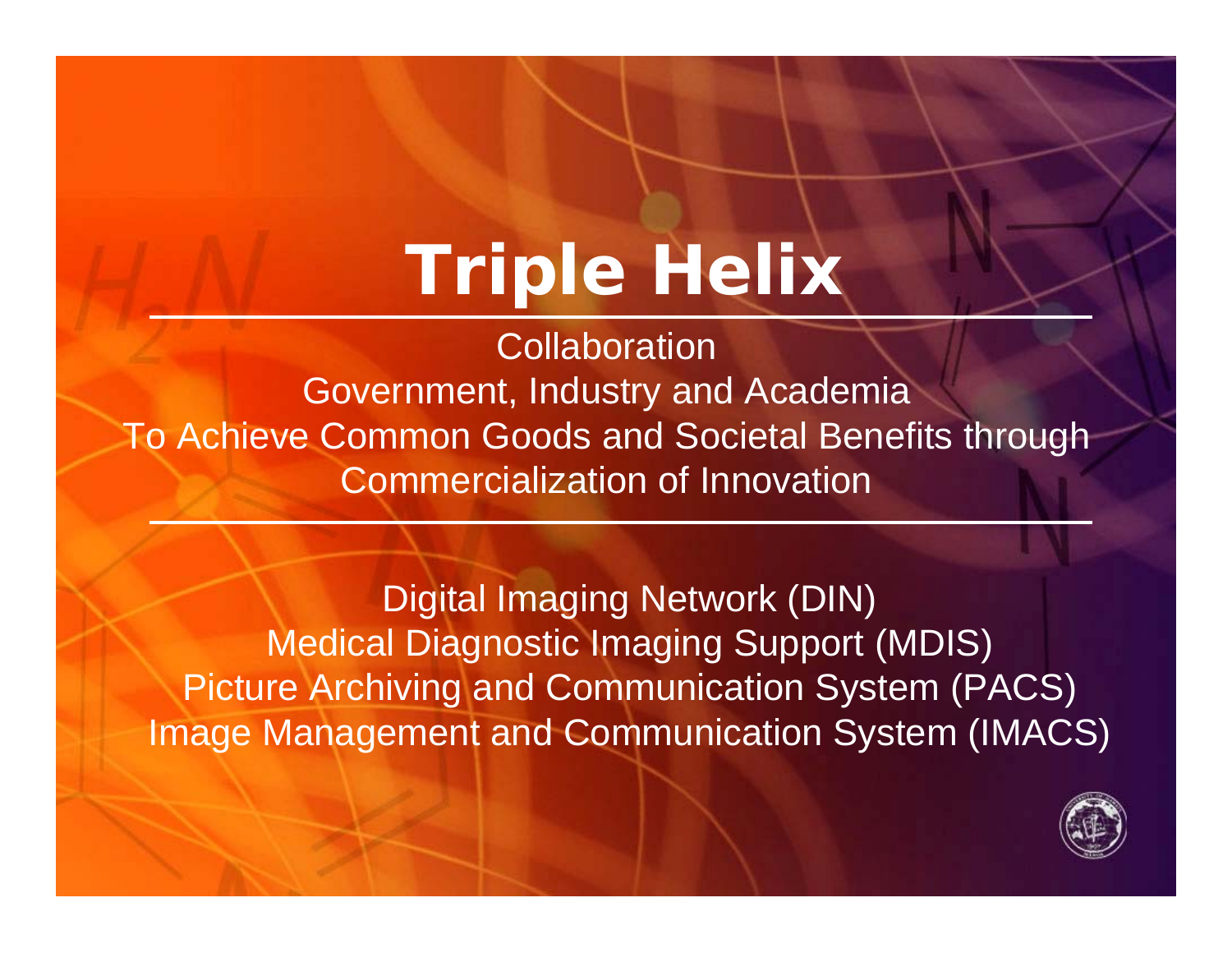### **Problem Definition**

- Military Medical Treatment Facility
	- Large Field Hospitals
	- Huge Logistical Burden for Films and **Chemical**
- Diagnostic Imaging
	- Emerging Digital Imaging Systems
- Technology
	- Emerging Digital and Communication

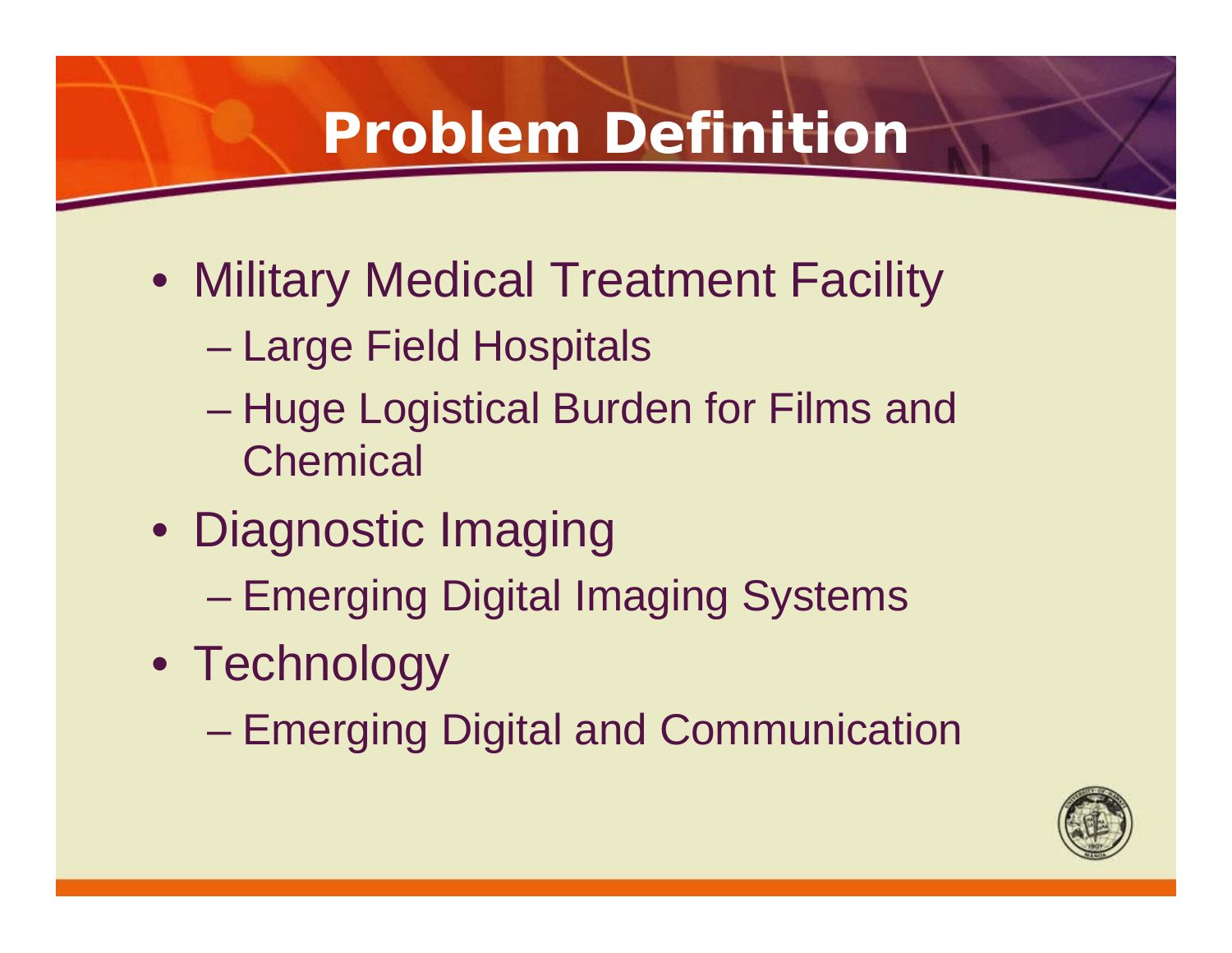# **Government-DoD Sets the Goal**

## Filmless Hospital Any Images Any Where Any Time!



John Perry and Mike Sullivan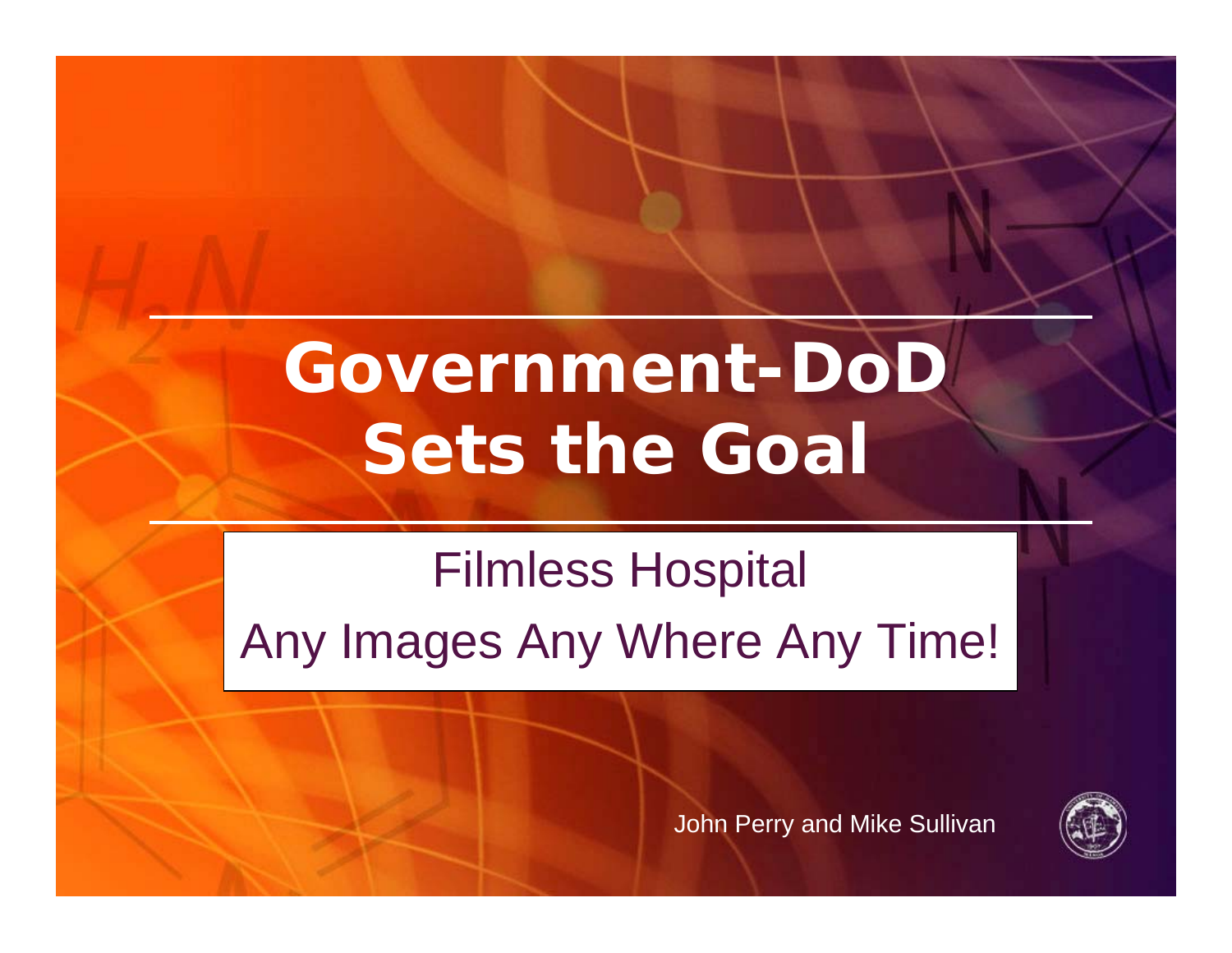### **Government Convenes**

- Technology Survey- MITRE Corp.
- Feasibility Study
- Establishes Test-bed
	- Academia
		- Univ. of Washington and Georgetown Univ.
	- Industry
		- Philips Medical and AT&T
- Defines Functional Requirements
	- Large Scale System Engineering
	- Comprehensive Engineering Documentation

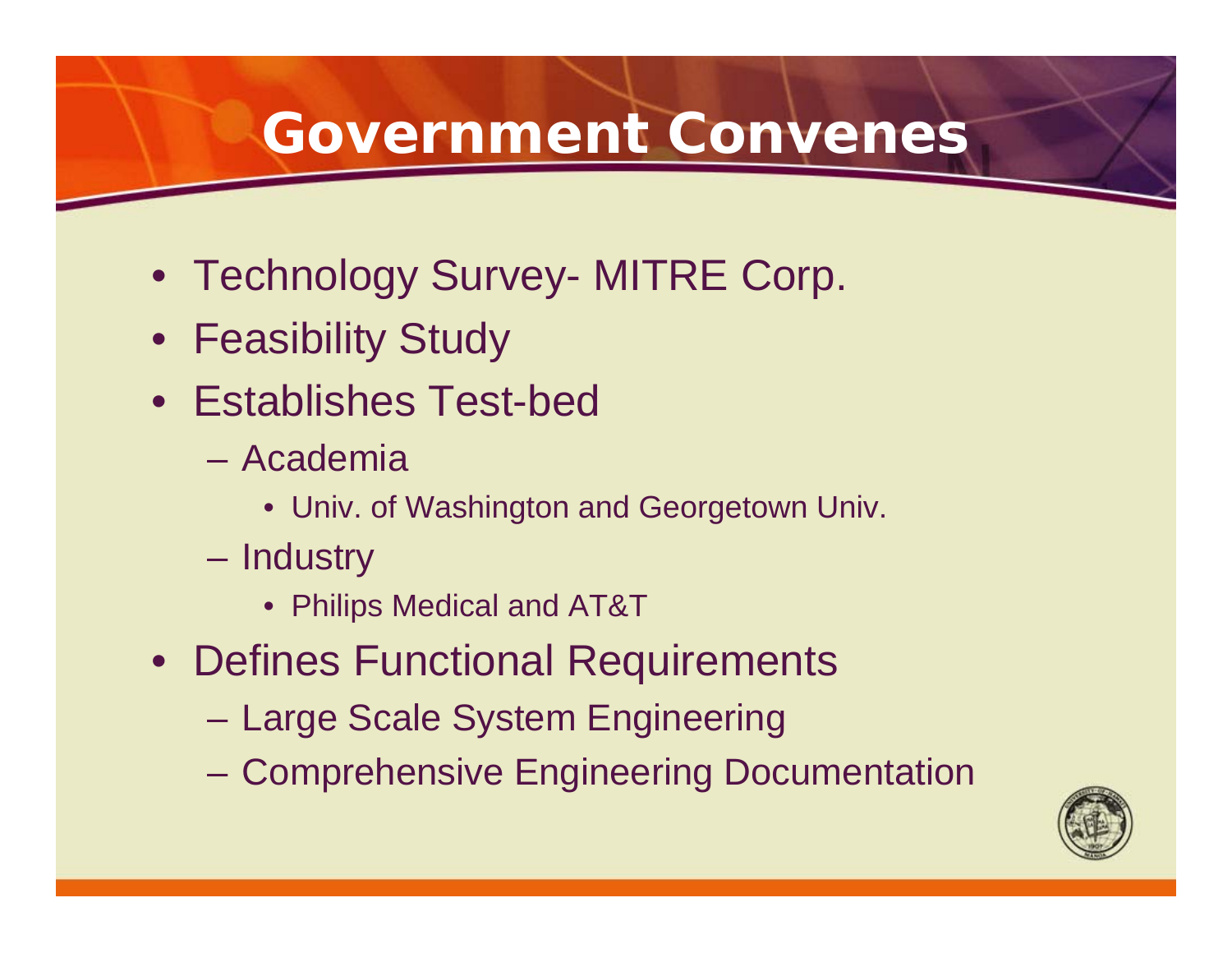### **Barriers within the GIVARDIMAR**

- Culture of "Bugs and Drugs"
- Emerging Digital Concept Challenged
- Lack of Internal Experts
- Gap: Research and Operational **Community** 
	- No Clear Way to Bring Research Results into Operational Community

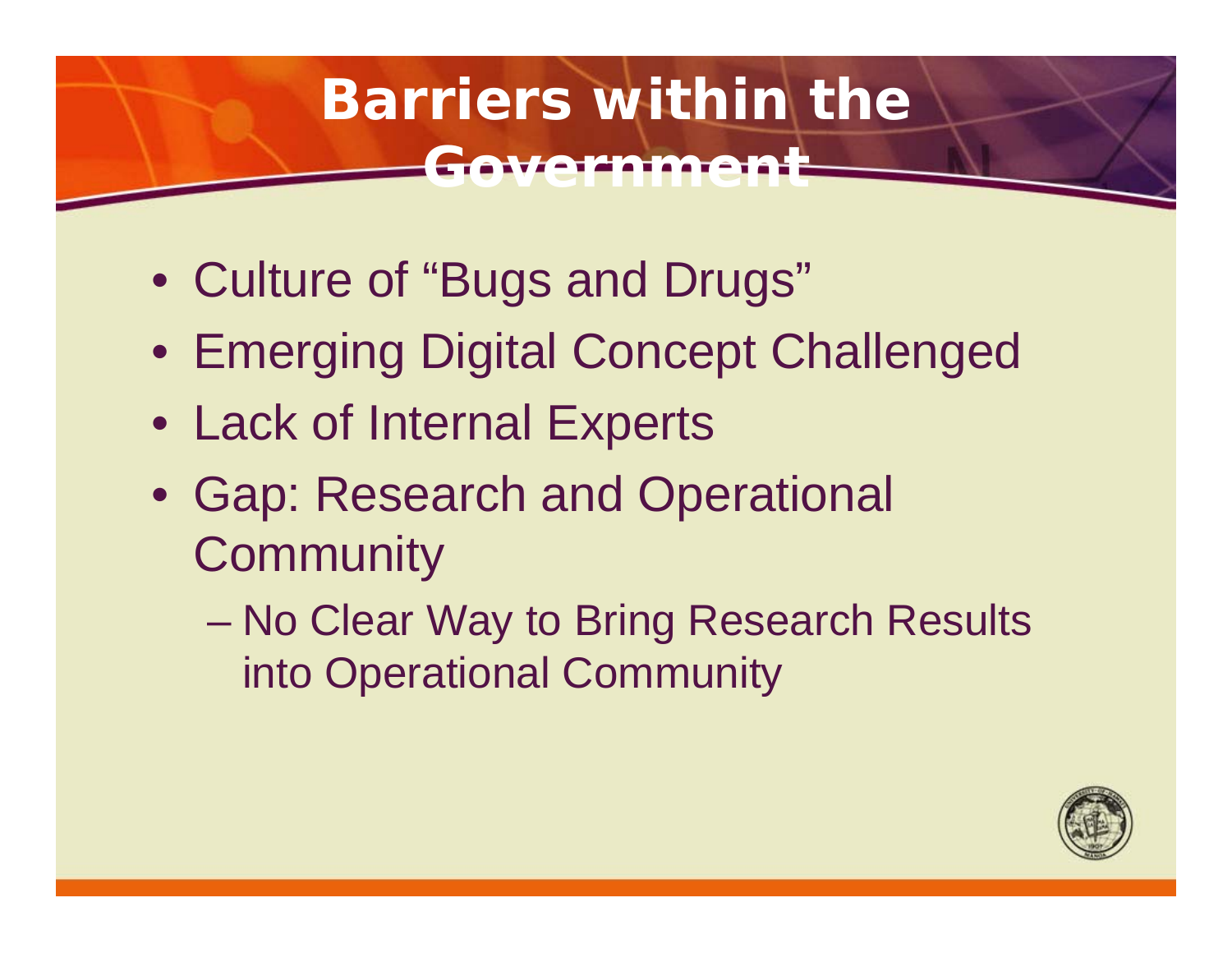### **Barriers within the Industry**

- No Customers and No Market
- No Products and No Technology
- Conflicts between Business Domains
	- Old Analogue and Digital Business
	- Device/Supply vs. Network Business

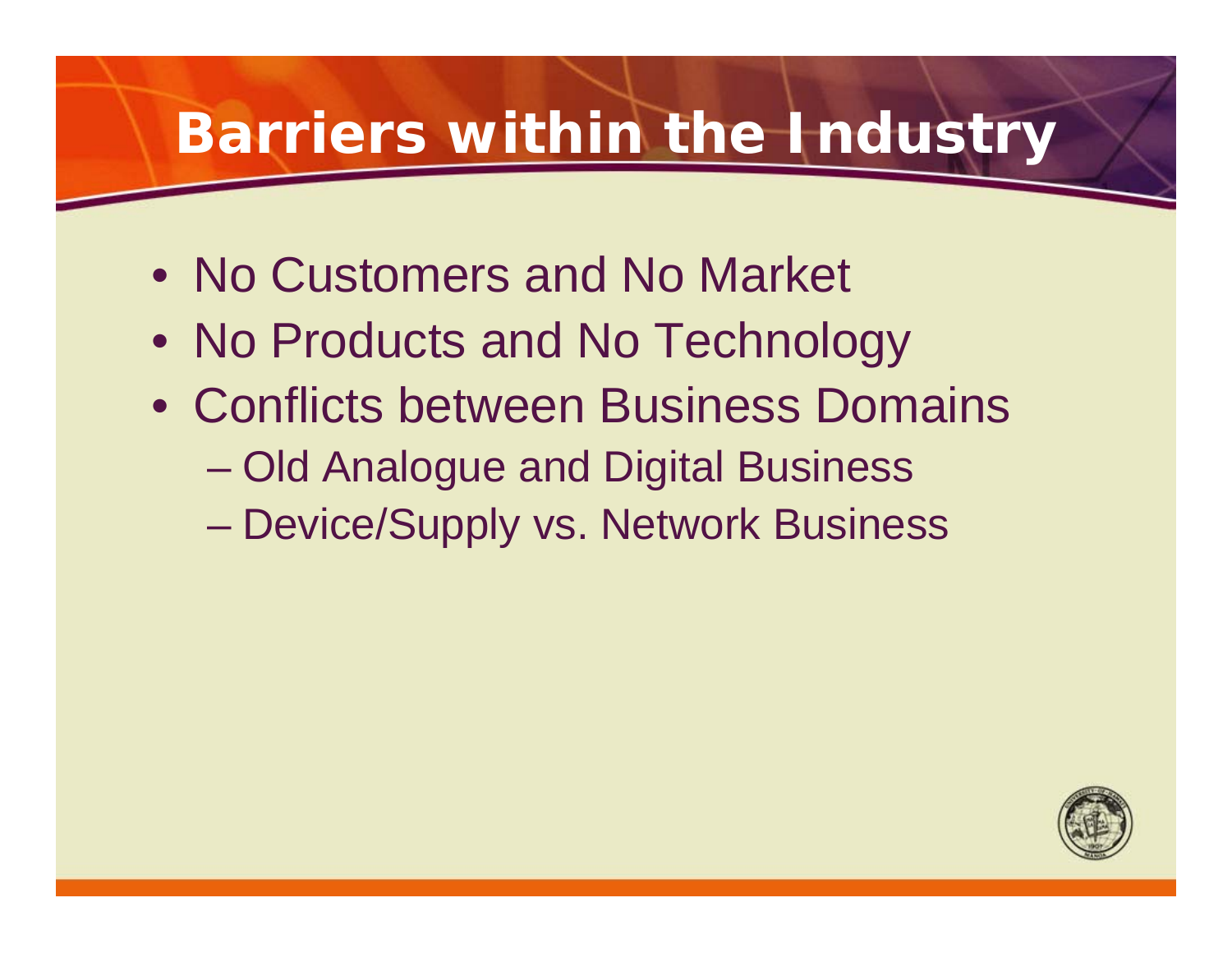### **What is Network Business?**

- Is this a medical business?
- What are we selling?
- Who should be in the business?
	- Device, Network, Bandwidth, Storage
- What is the product?
- Is this going to heart existing business?

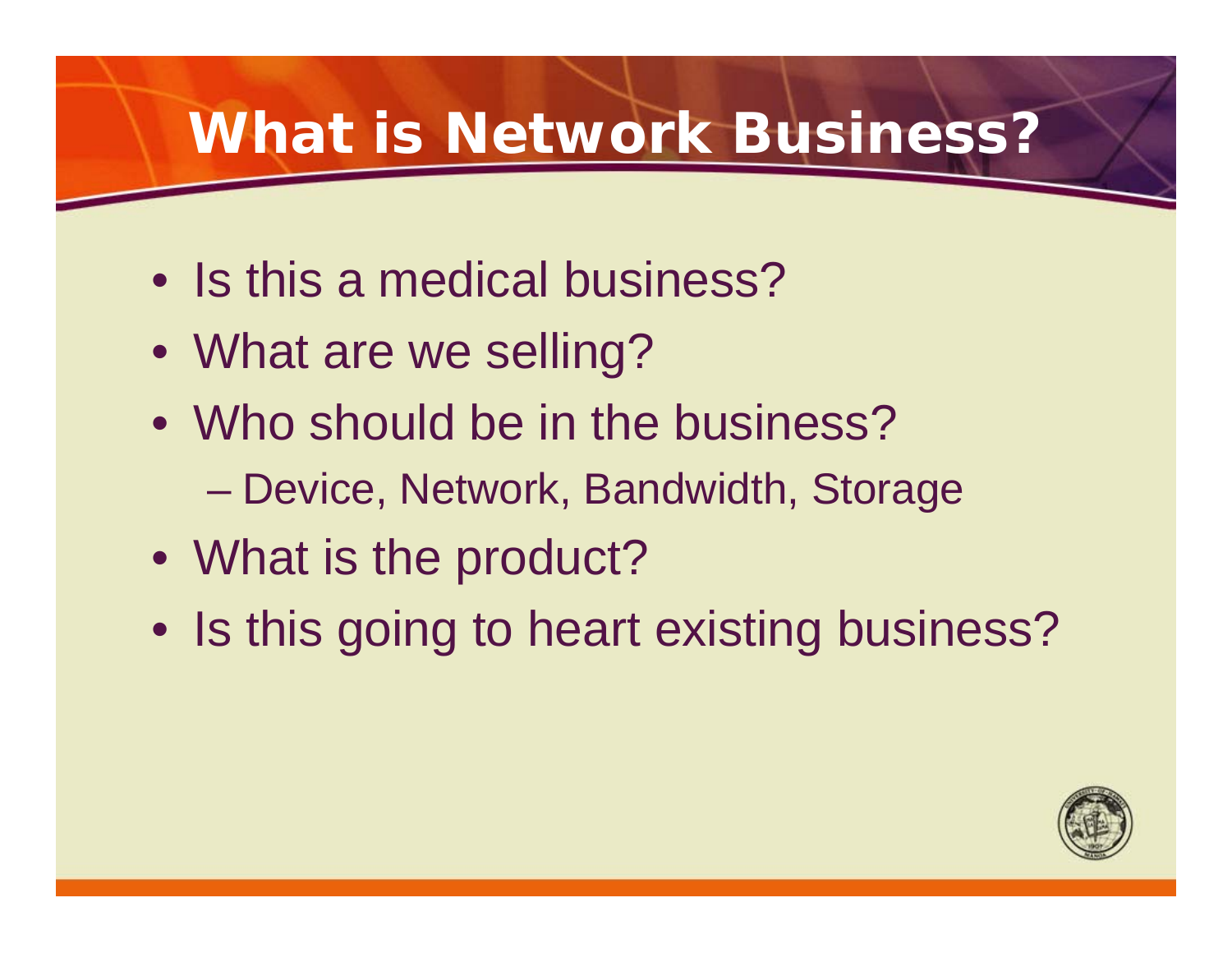### **Barriers within the Research Community**

- Biased toward Disease Research
- Network and Operational Research- Low **Priority**
- Component Based Research
- Departmental Focus
- Lack of Appreciation on the Enterprise Issues and Systems Engineering

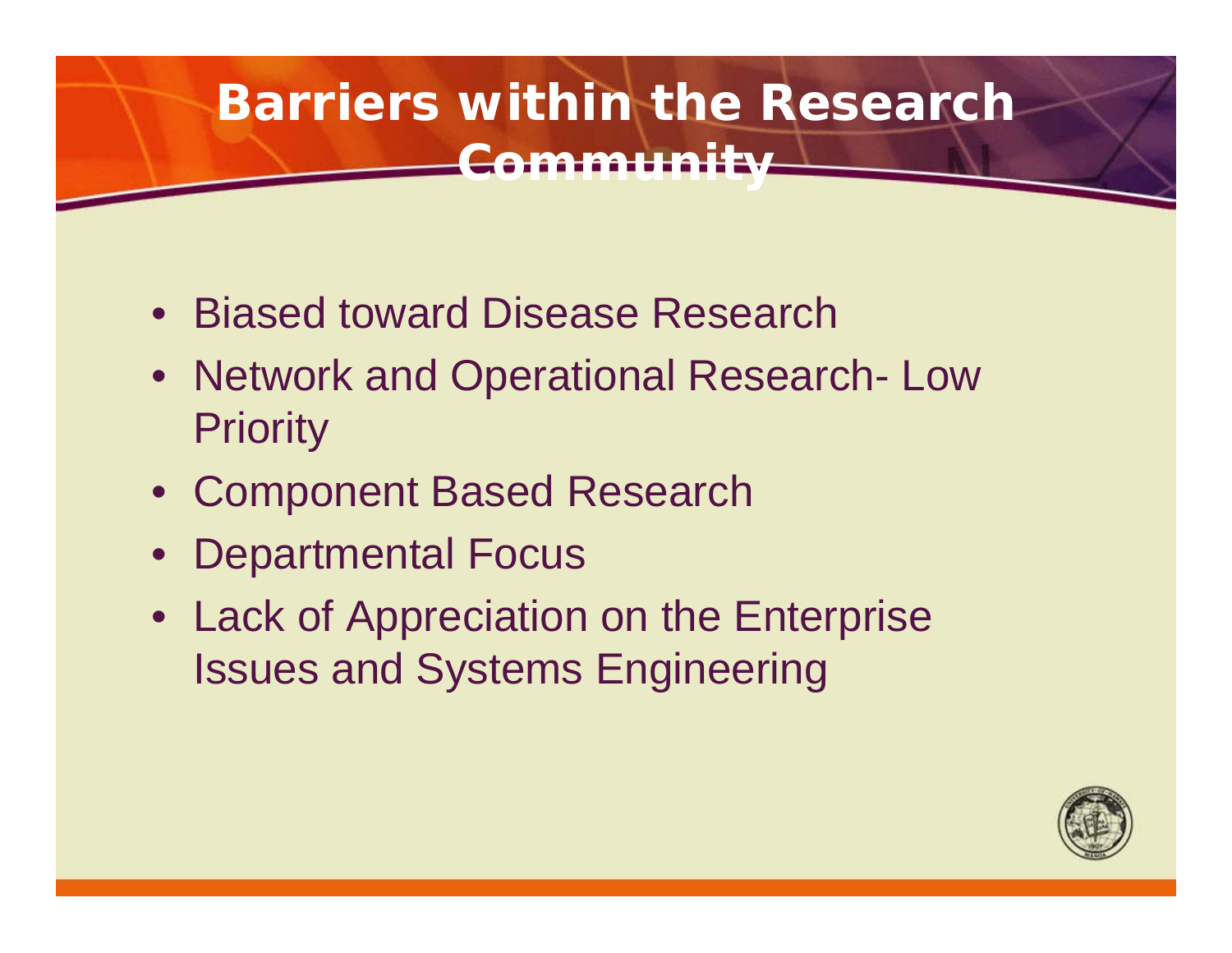### **Government's Strategy**

- Industry
	- Make it work Engineering
	- Encourage the development of technical standards
- Academia
	- Make is useful. Science
	- Facilitate the creation of community of interests
- Government
	- Promote Cultural Change- Real Time Radiology
	- Establish technology insertion point(s).

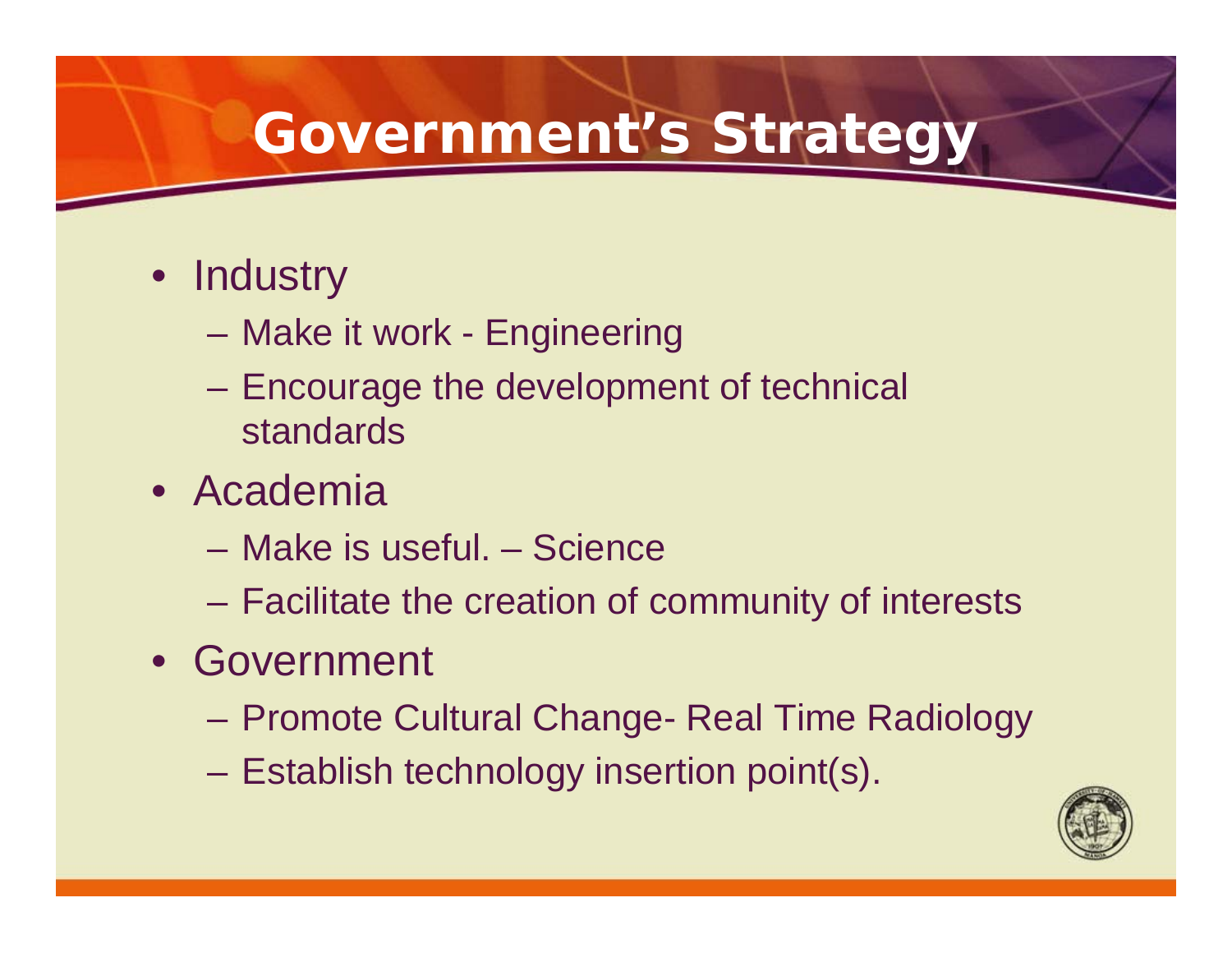### **Developments within the Government**

- Visionary Leadership Gen Russell
- Experts and Champions
	- Don Smith, MD and Mike Cawthon, MD
- Emerging Concept Validated
	- Desert Storm and Bosnia
	- Deployable Radiology (DEP-RAD)
- Technology Insertion
	- Tied to Hospital Construction Project
	- Tied to Core Mission: Combat Support

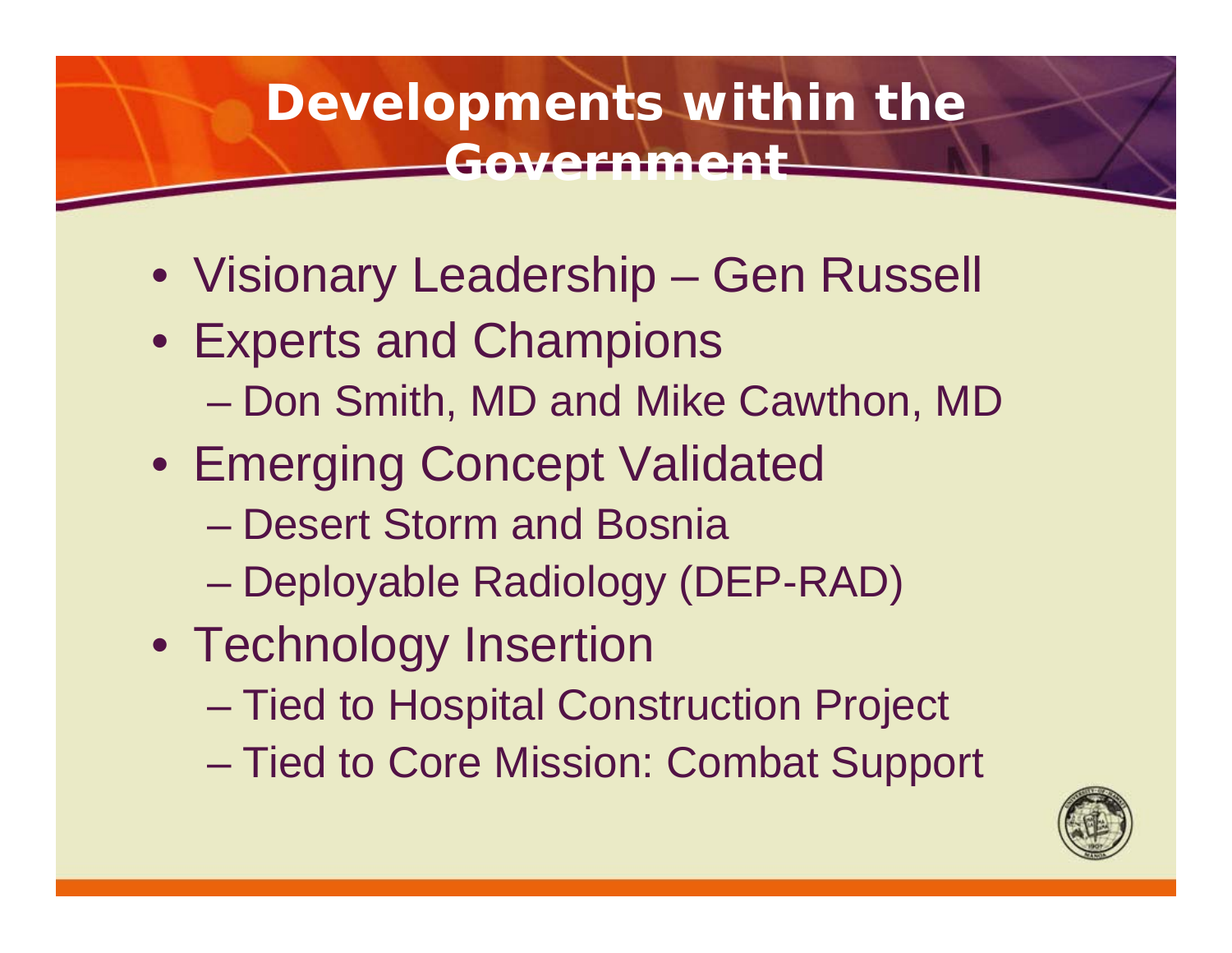

Deployable Radiology DEP-RAD**Teleradiology** CT and CRTwo Years

Combat Support Hospital **Bosnia** Combat Support Hospital **Hungary** Lanstuhle Hospital **Germany** 

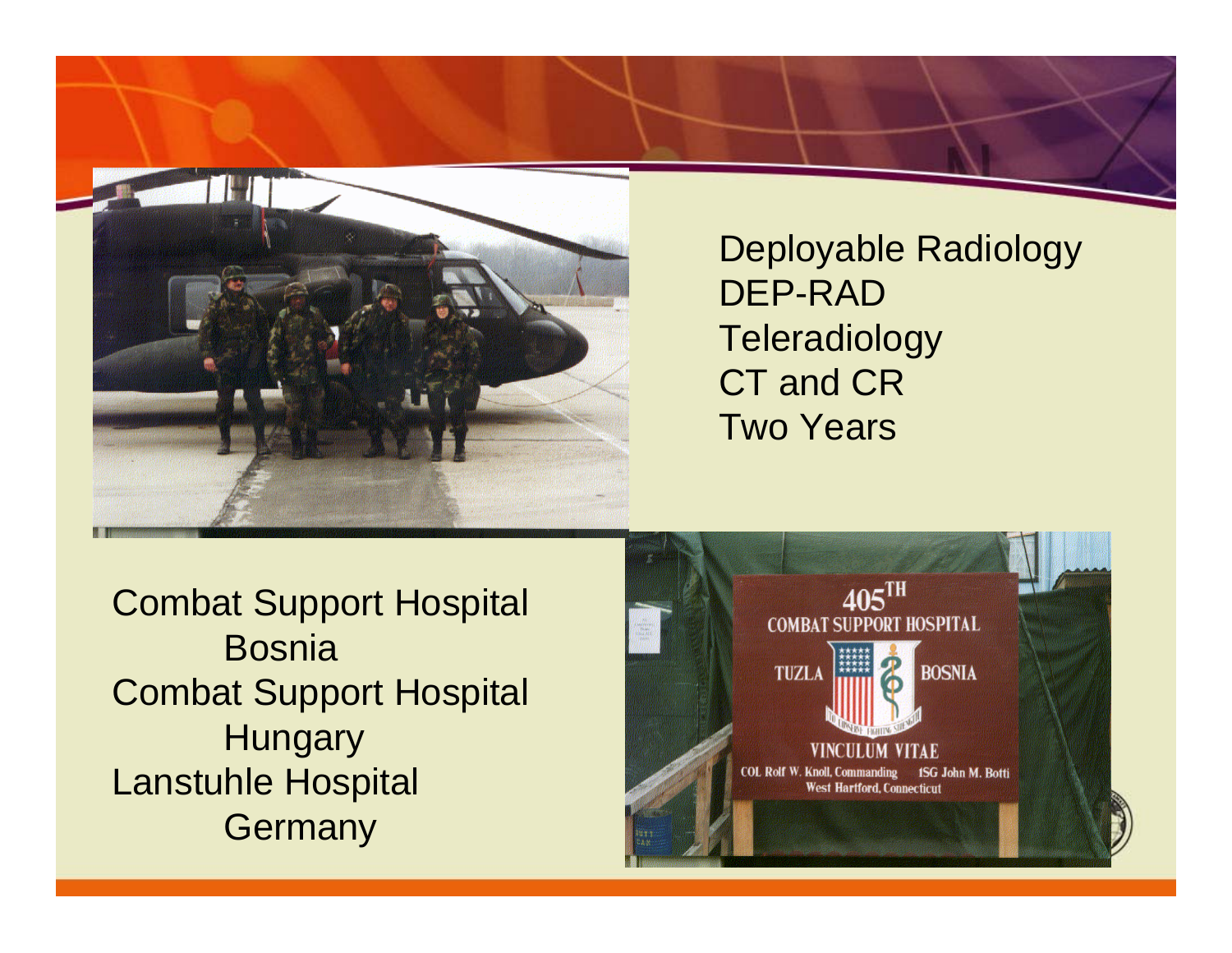

### Macedonia: Quick Review of Medical Situation

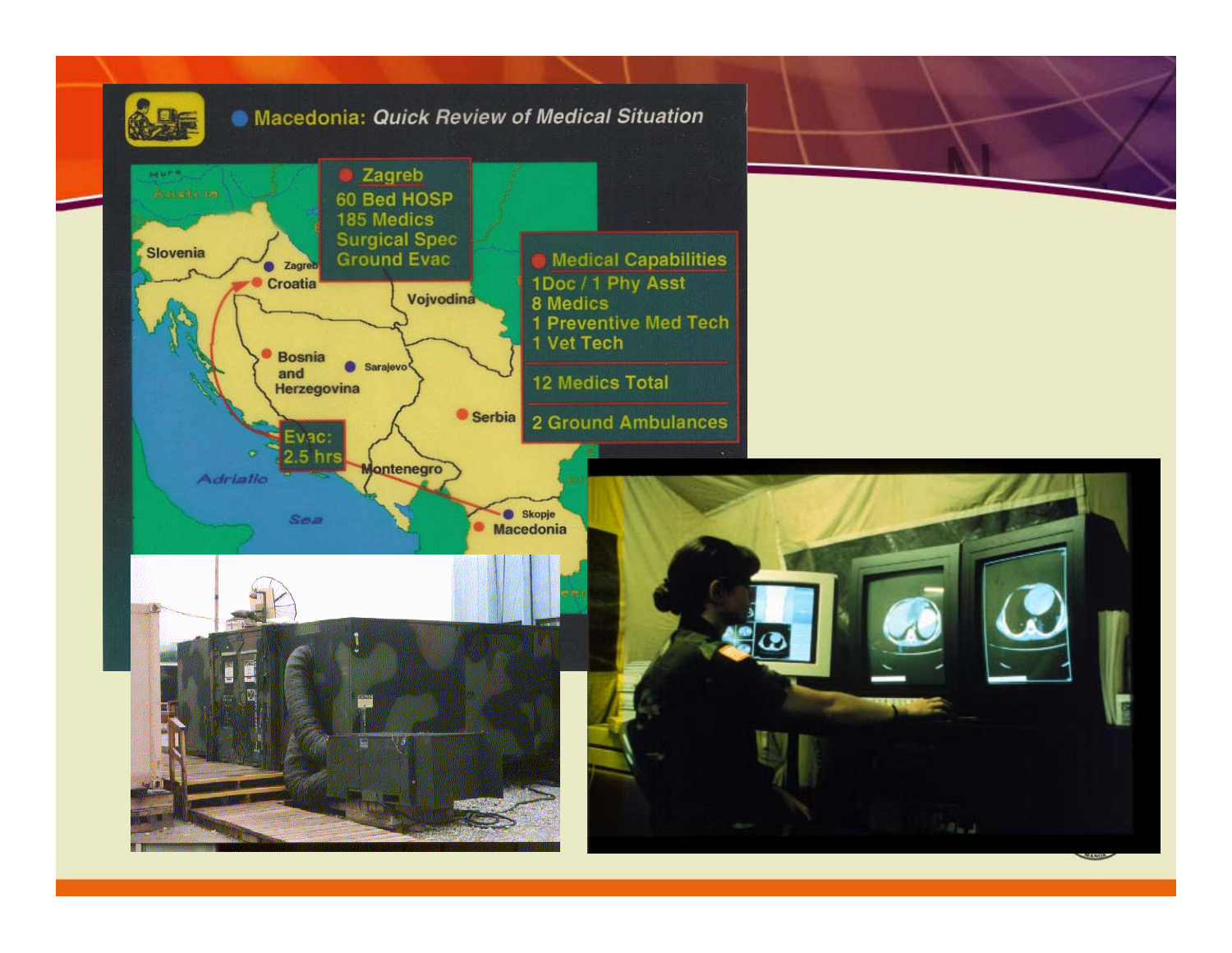### **Development within the Industry**

- Small Start-ups Become Viable **Businesses**
- Digital Revolution
	- Series of digital products
- Internet Revolution
	- Images can be moved and viewed!!
	- Changes in mind set –Digital is here to stay

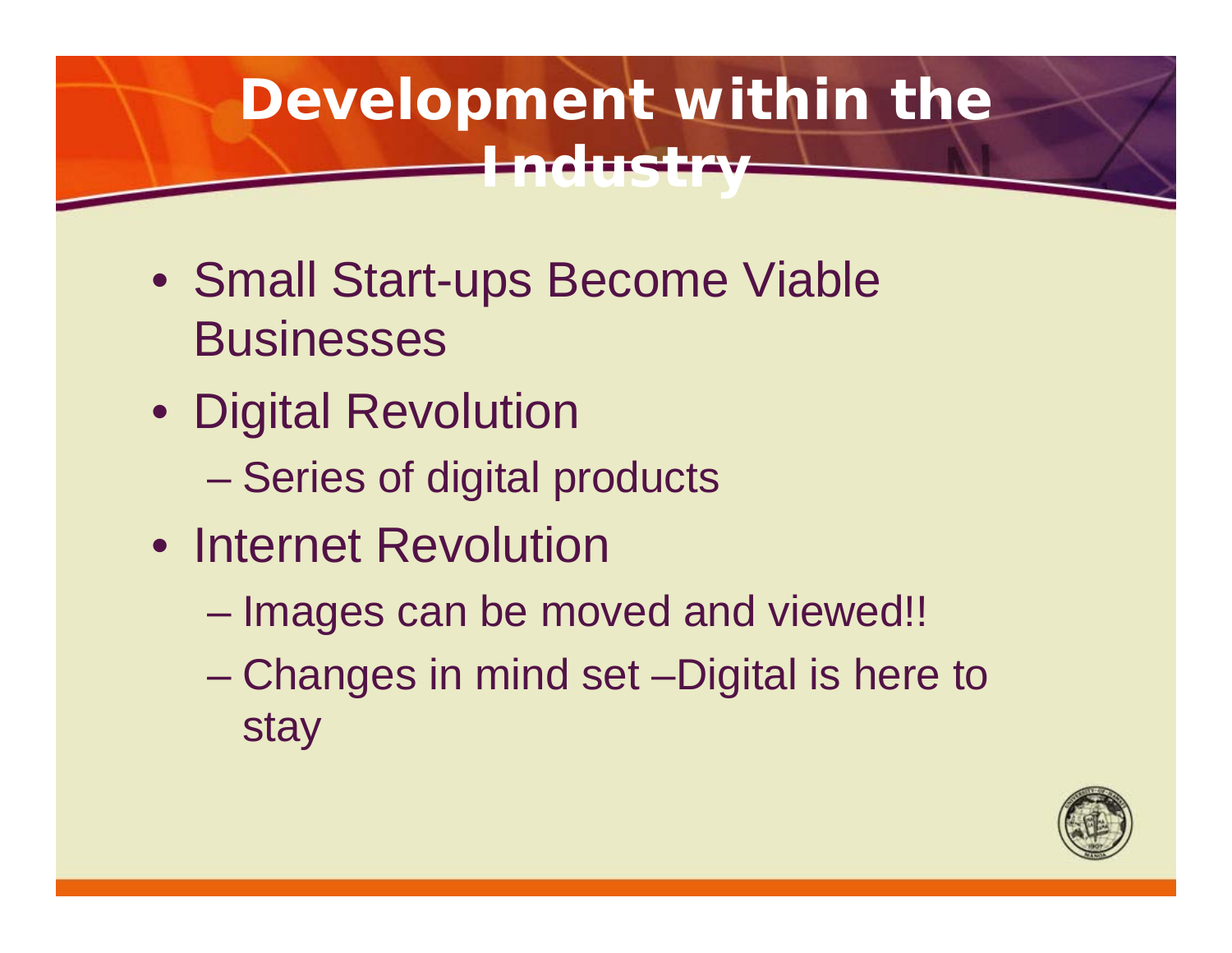### **Development within the Research Community**

- Leading Academic Centers Show **Interests**
- Industry Responds
	- Sponsored Research
- System Level Research Begins

– Work flow Research – AT&T Introduction

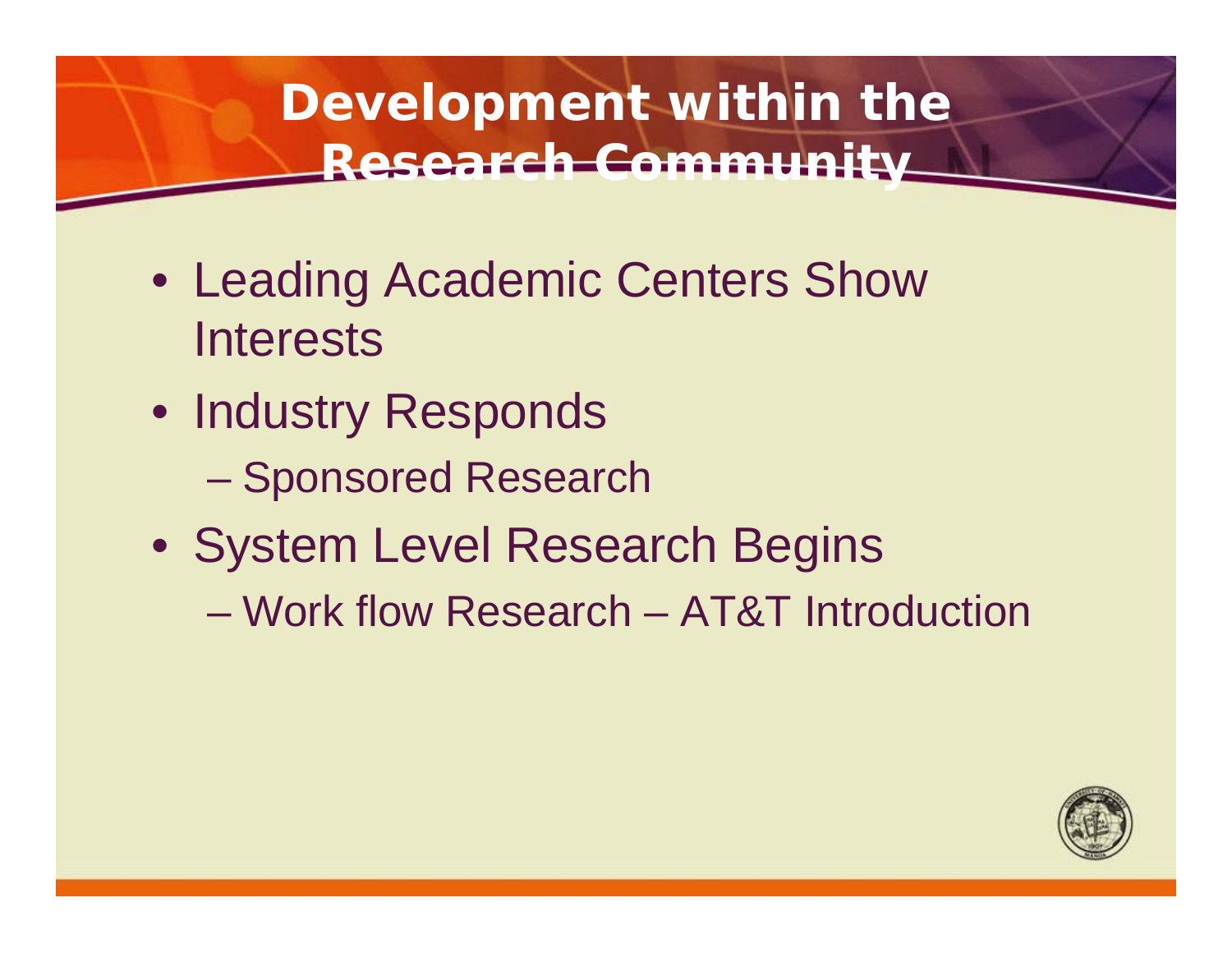### **Samsung Medical Center Seoul, Korea**





- PACS tied to construction of a flagship hospital in Seoul, Korea
- Strategic Investment by New Multinational Conglomerate
- Strategic Collaboration with DoD

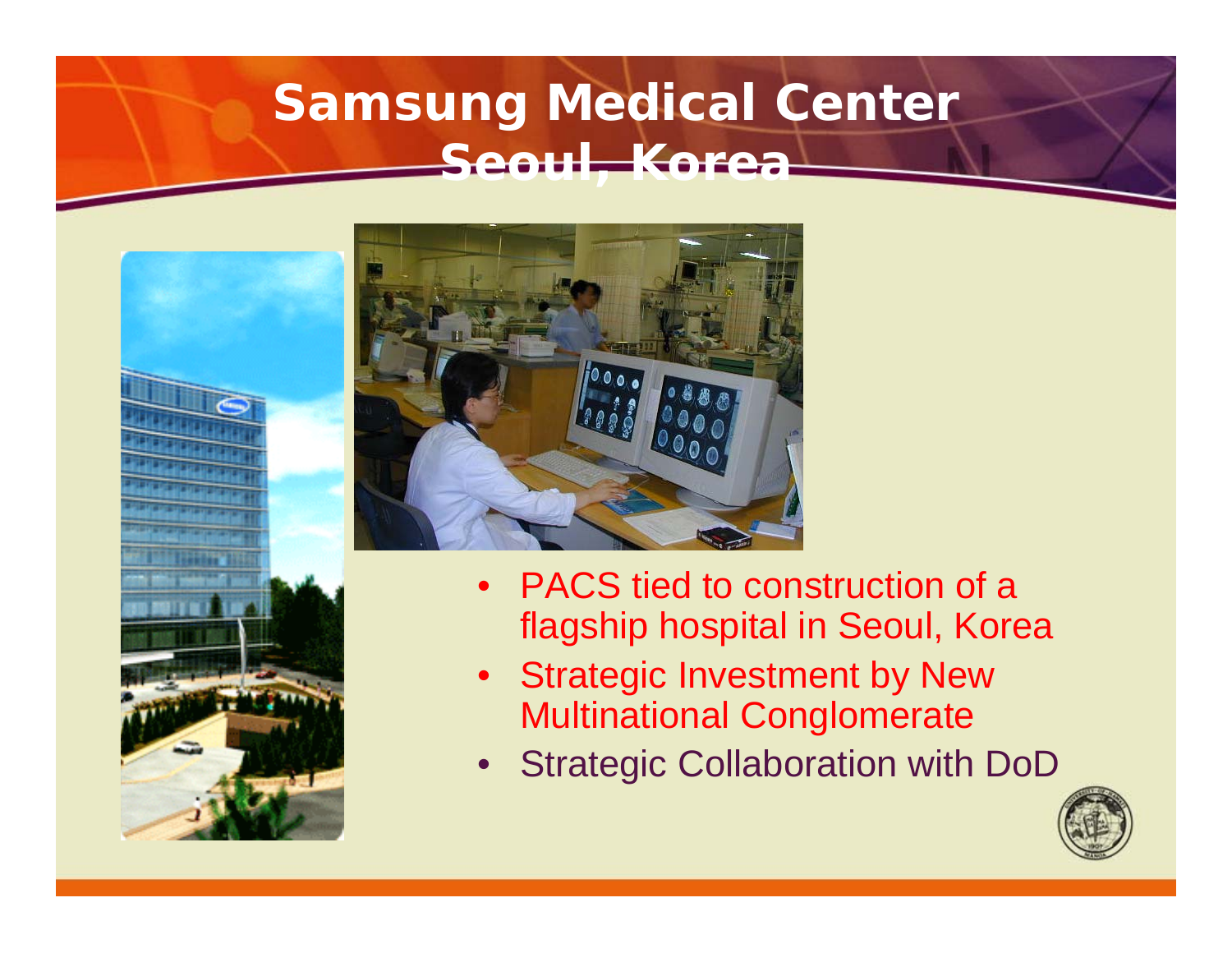### **History of Filmless Hospitals in**

### Korea



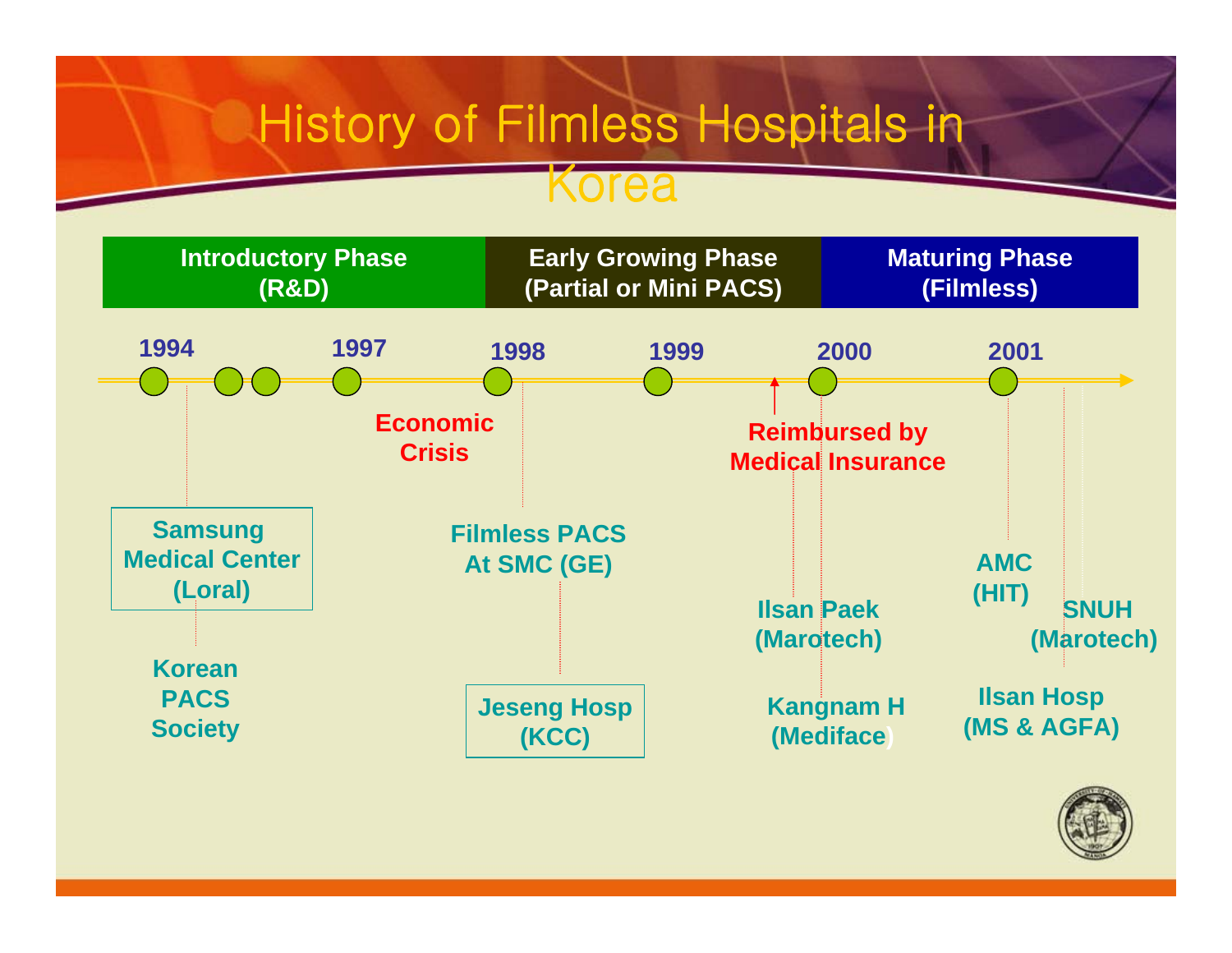### **Other Developments**

- VA Medical Center in Baltimore
- Hammersmith Hospital In London
- Demonstrations Projects
	- Vienna, Austria
	- Germany
	- Holland
	- Hokkaido, Japan
	- Others

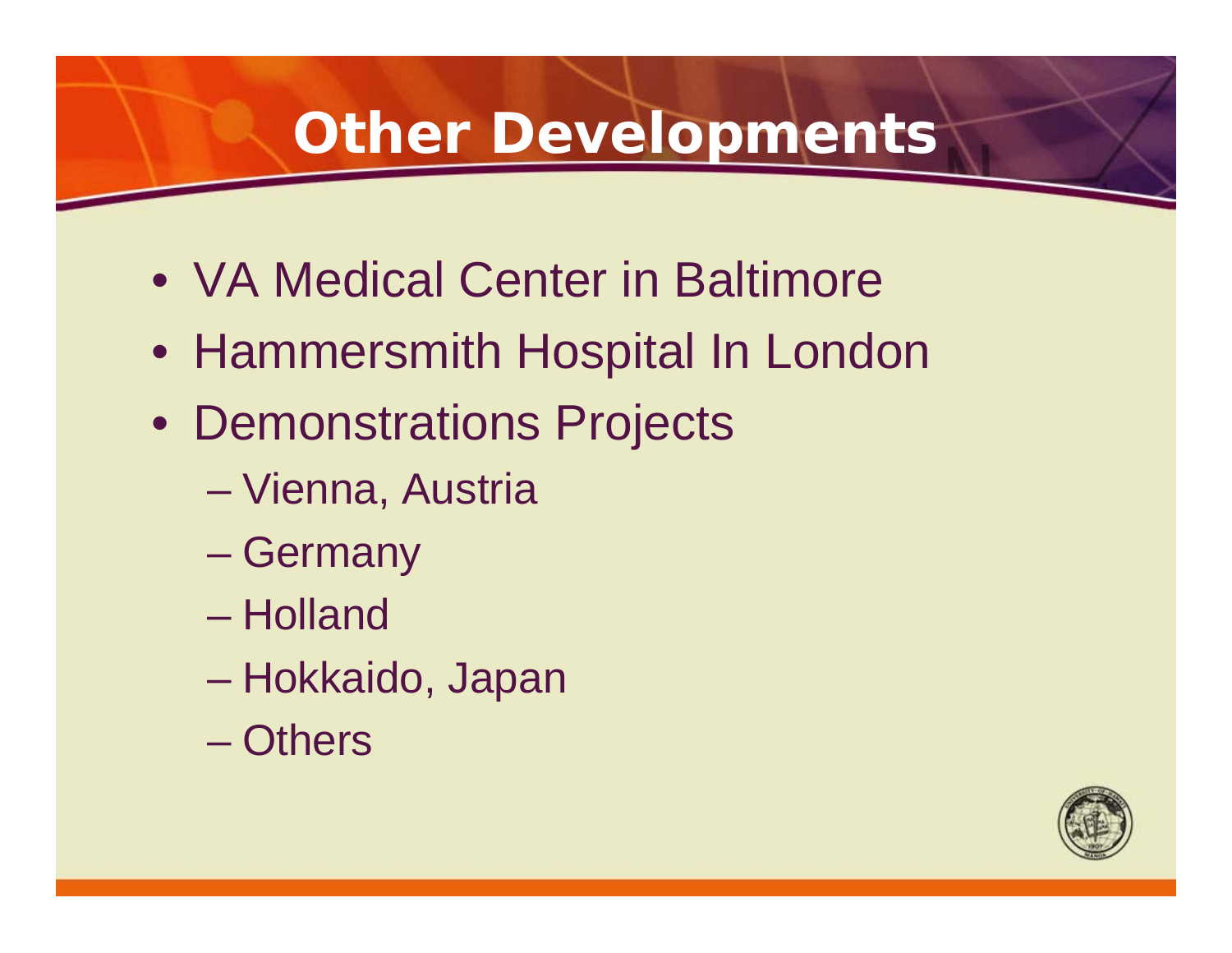### **New Madigan Army Medical Center with Full PACS (1992)**

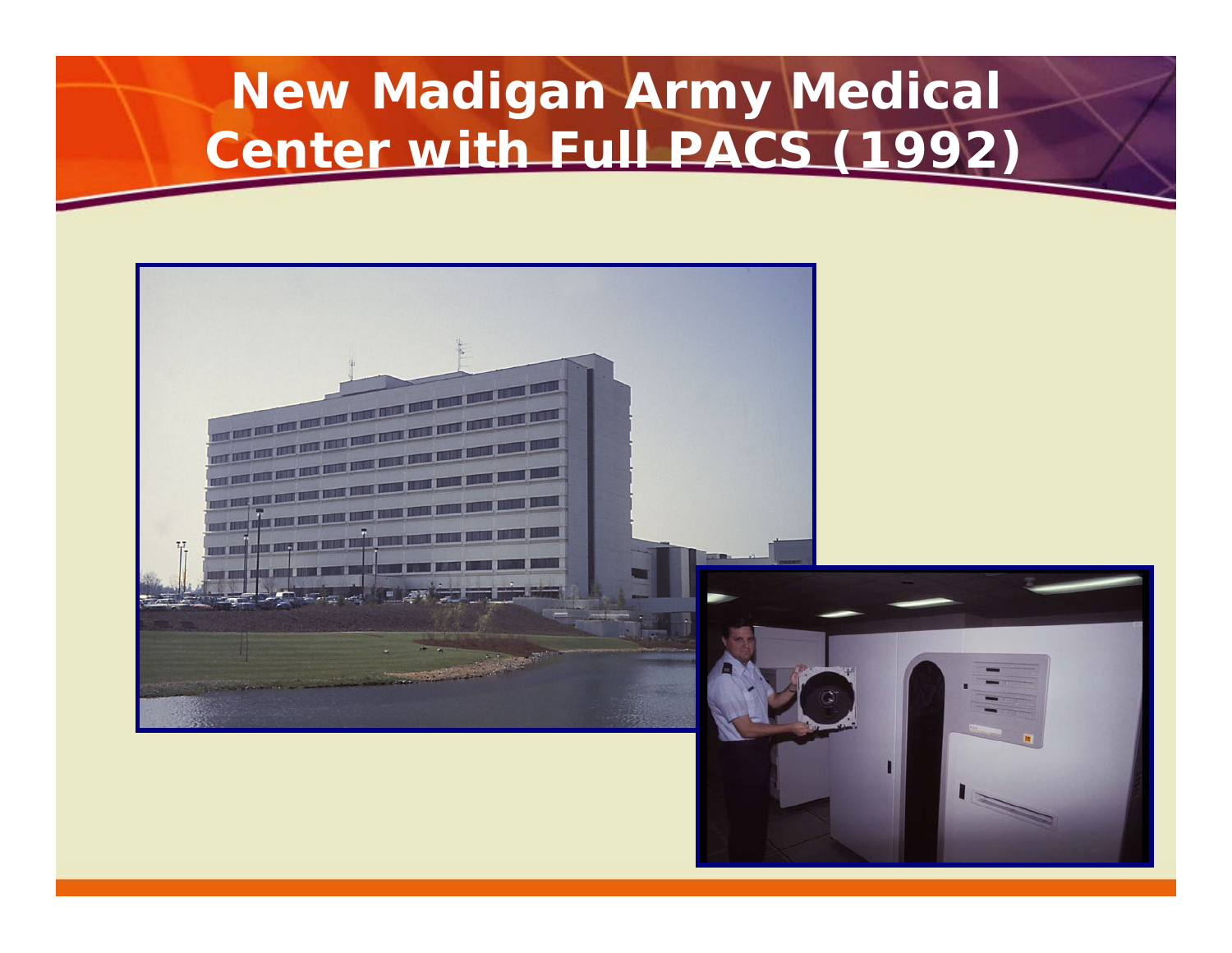### **PACS Today**

- Filmless Hospitals Standard and Essential **Technology**
- Radiology Department cannot operate without PACS- Productivity Essential
- PACS Market Size: App. \$5-7 Billion
- PACS has been a boom market for the Industry: more than 50% of RSNA exhibits are PACS-related
- Traditional Imaging Companies Dominate

![](_page_21_Picture_6.jpeg)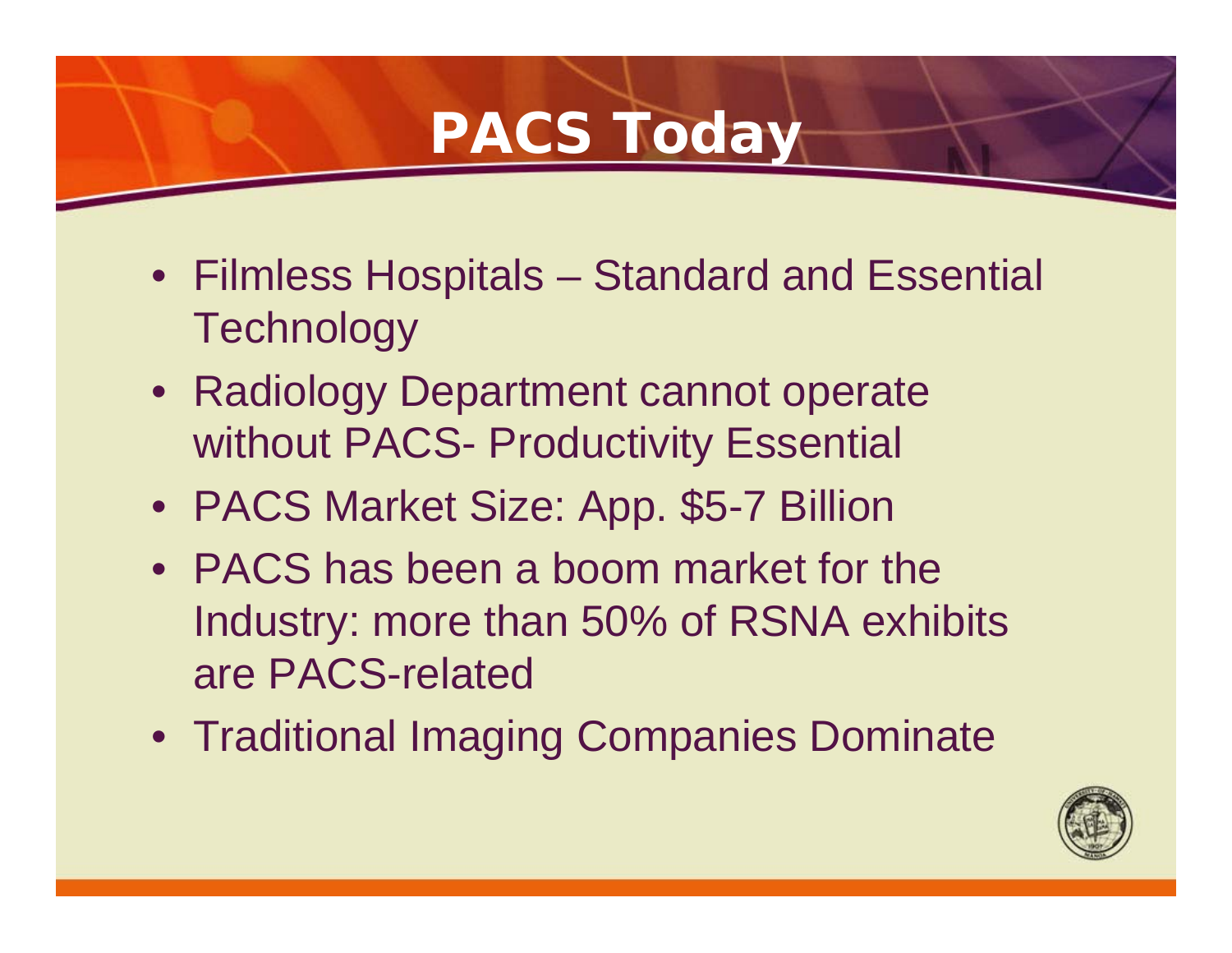### **Global DoD PACS Work Load Redistribution**

![](_page_22_Figure_1.jpeg)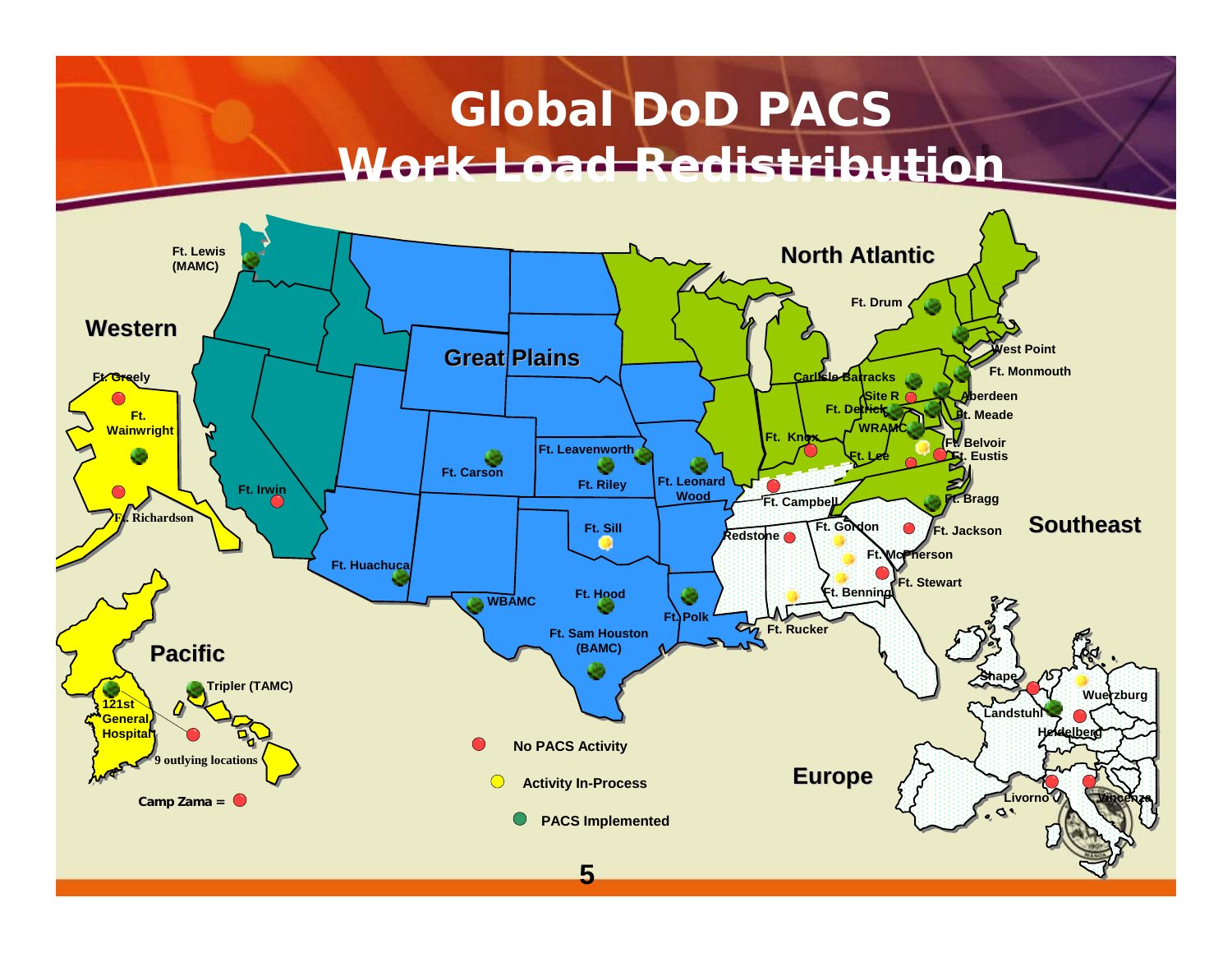### **Success Factors**

- Community of Interests with Shared Vision
- Meeting Place For Open Dialogue-SPIE
- Timed with Explosion of Digital Revolution, e.g., networking, PC, display, storage.
- Government (DoD) leadership and risk-taking
- Dedicated Selfless Individuals with Mutual Respect and Trust – Open Dialogue
- Role of IP: Minimum

![](_page_23_Picture_7.jpeg)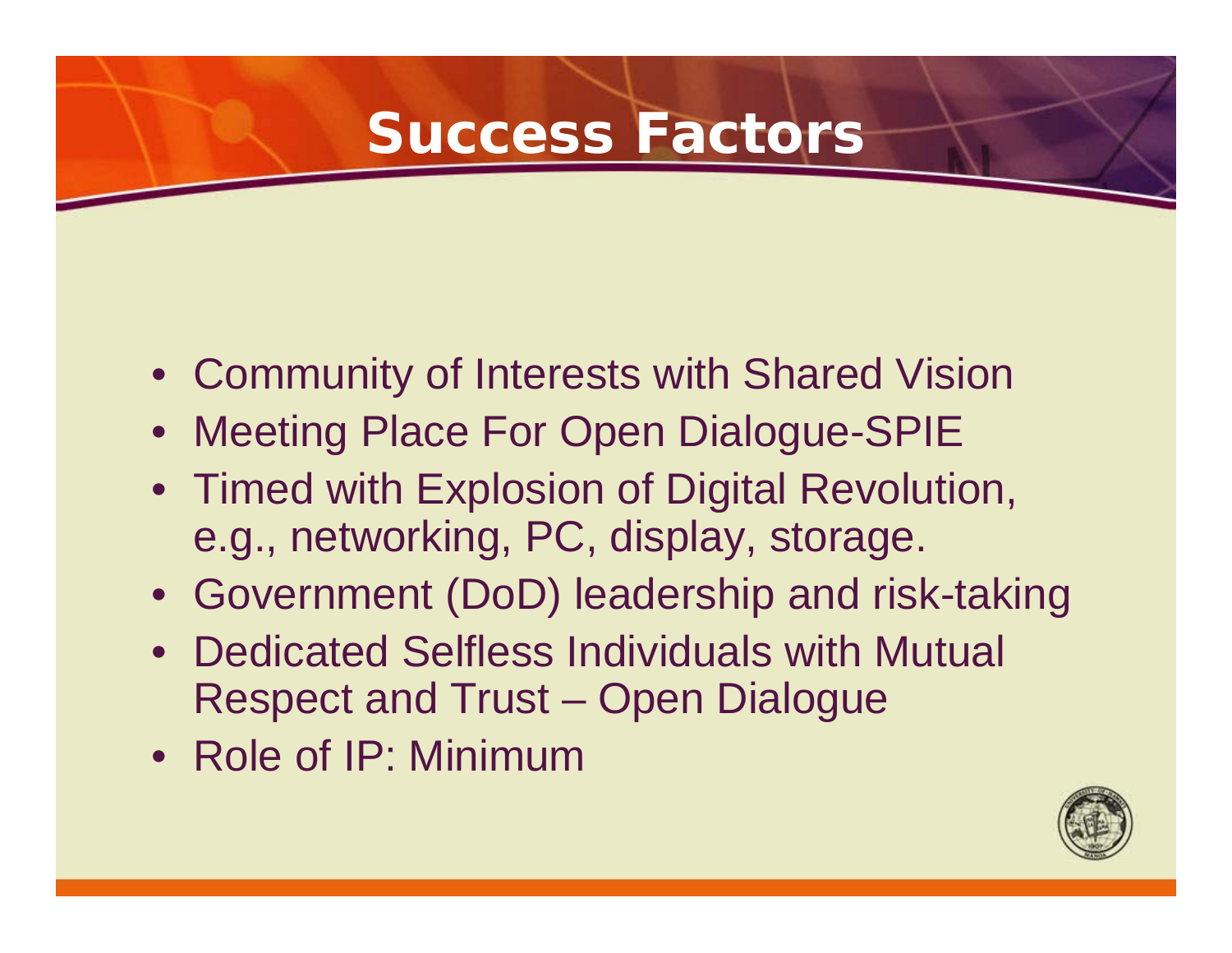![](_page_24_Picture_0.jpeg)

![](_page_24_Picture_1.jpeg)

Status Quo Minimum Risk **Comfortable** 

Vision and Courage Risky Uncomfortable

![](_page_24_Picture_4.jpeg)